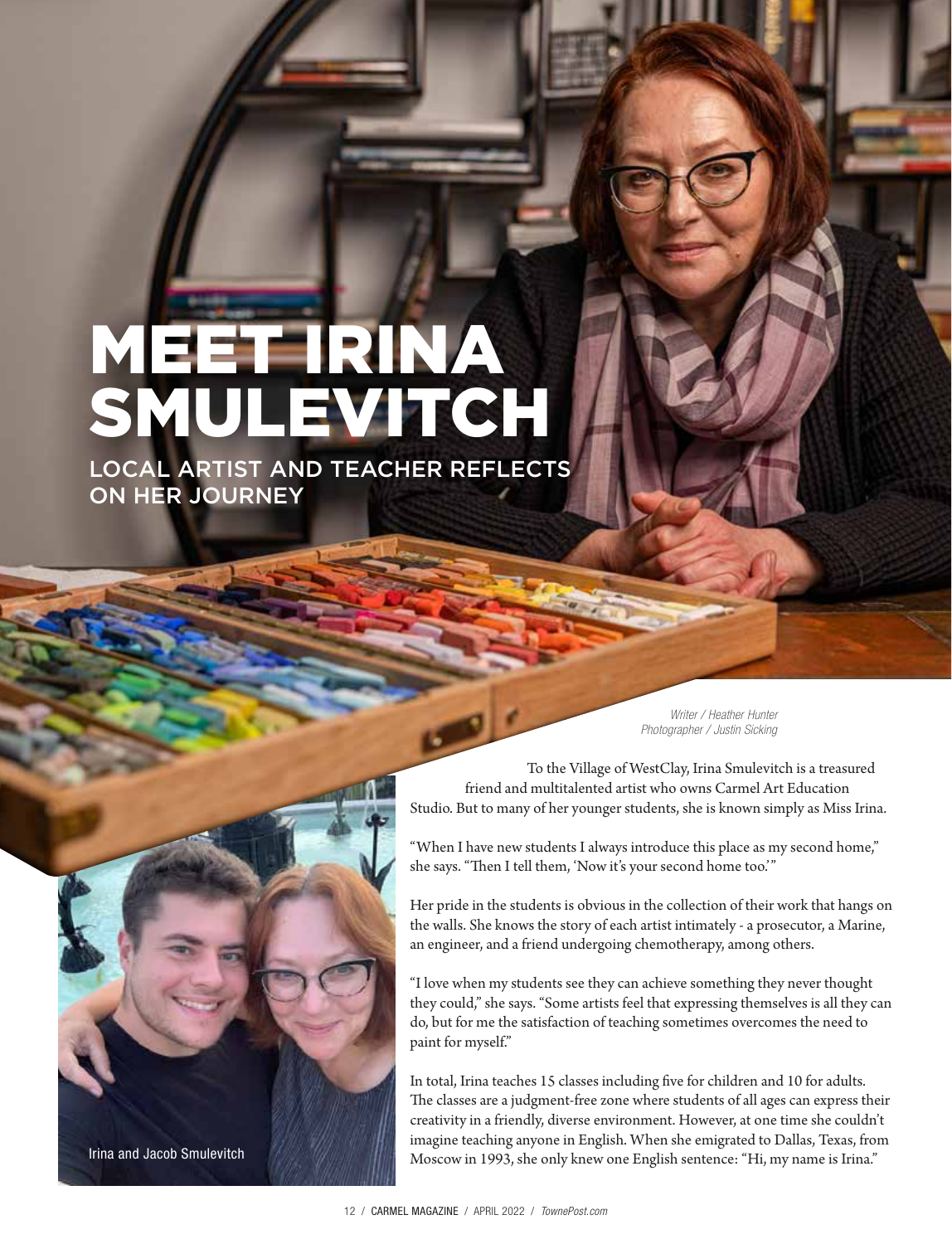

Thanks to her master of fine arts degree in fashion from the prestigious Moscow Textile Academy, she entered the American workforce with an artistic background. "It helped me in the beginning, when I was basically speechless, to come back to fine art and express myself in colors," she says.

Her work led her from Dallas to New York to Frederick, Maryland. Along the way she mastered English through intense practice that included classes and a lot of classic literature, which she thoroughly enjoys. She also had a son, Jacob, with whom she moved to the north side of Indianapolis in 2008.

At first her family lived in one of Carmel's neighboring communities. Then, she visited an arts festival in downtown Carmel and fell in love. "The architecture just reminded me of Frederick," she says. She and Jacob moved to Carmel and never looked back.

Irina taught at the Indianapolis Art Center for a decade. Although her students felt like family, she still dreamed of owning her own studio. With the encouragement and support of her students

and friends, she finally opened Carmel Art Education Studio on February 12, 2018.

"I couldn't have done it without the support, but I also worked very, very hard for this," she says. "This studio is my dream come true."

On her move-in day, 32 of Irina's students and supporters showed up to help move supplies and build desks. They ordered pizza from Greek's and coffee from Zing! Cafe. Neighbors stopped by to introduce themselves and learn her story.

That story inspires many including Jacob, who inherited her incredible drive and passion for teaching. At just 25 years old, he is the head coach for the Charlotte Rush Premier Hockey League team in Charlotte, North Carolina. He calls his mom before and after every game he coaches. "My mom has supported me in every step of my career," he says. "When I think about all she's faced and the people she's impacted, it makes it easy to push through the tough days."